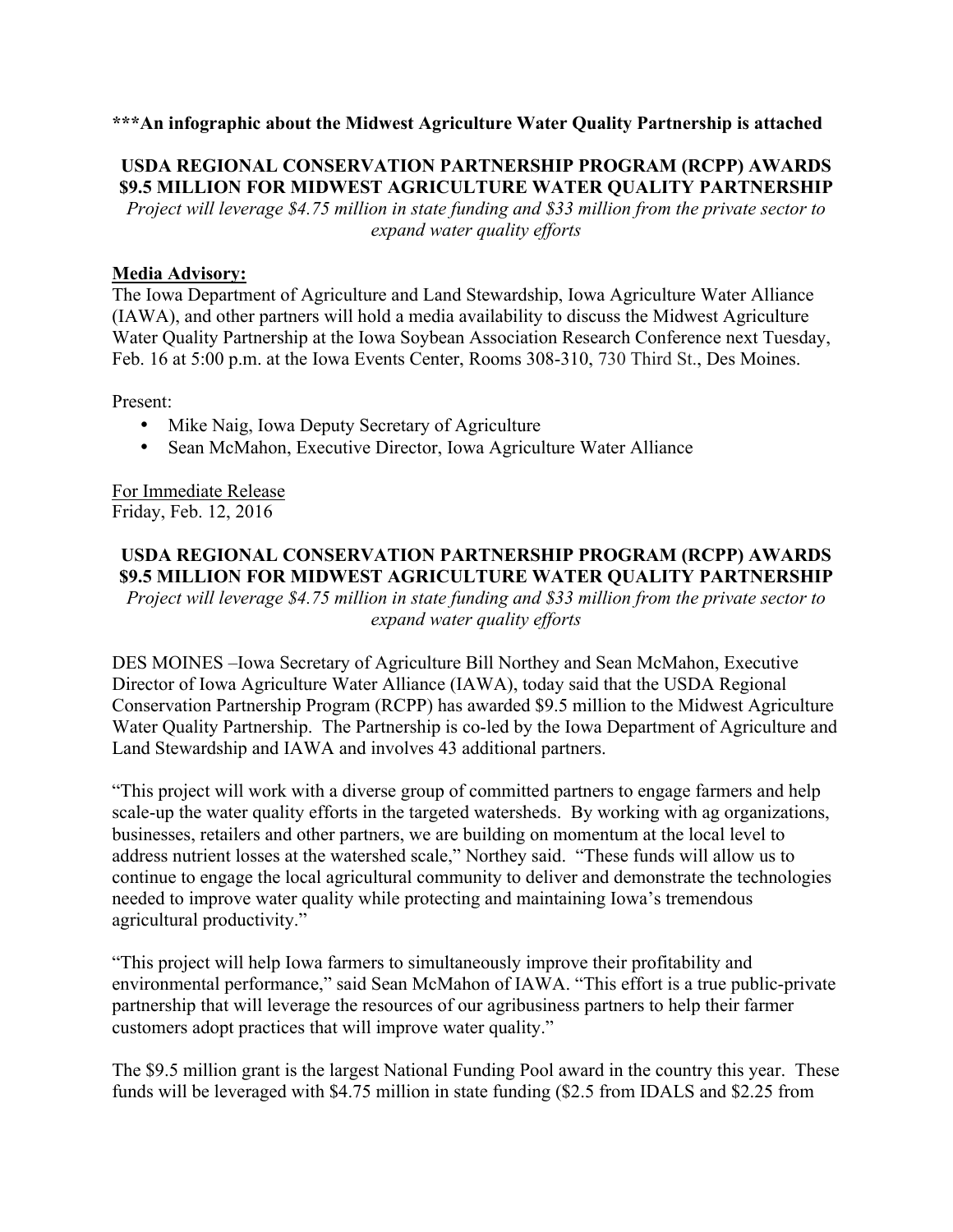Iowa DNR) and \$33 million from the private sector. Farmers and landowners will be making additional investments that are not included in these amounts.

The project will build an innovative public-private collaboration focused on improving water quality, soil health and habitat for at-risk species. The partnership has brought together diverse stakeholders from multiple sectors committed to improving water quality as guided by the Iowa Nutrient Reduction Strategy.

The initiative is focused on engaging local partners, such as agribusinesses, ag retailers, seed companies and ag organizations, to deliver and demonstrate water quality practices and technologies proven to have a significant impact on reducing losses of nitrogen and phosphorus. These practices include cover crops, nutrient management, strip-till and no-till, drainage water management, bioreactors, saturated buffers and wetlands.

The project will merge traditional approaches to deliver conservation through scaling up conservation planning and conservation practices with a non-traditional, highly innovative precision agriculture platform integration component that will lead to greater practice adoption and improved conservation outcomes. The initiative will help leverage private sector precision agriculture tools to deliver conservation and water quality improvement.

The initiative will be focused in targeted watersheds within the North Raccoon, South Skunk, Lake Red Rock, Middle Cedar and Upper Cedar watersheds.

"This project will help direct conservation practices to where they can be most effective to maximize water quality benefits," McMahon added. "We credit NRCS and USDA for recognizing the importance of targeting Farm Bill resources to priority watersheds and landscapes.

The full USDA RCPP announcement can be found here.

# **Background on Iowa Water Quality Initiative**

The Iowa Water Quality Initiative was established in 2013 to help implement the Nutrient Reduction Strategy, which is a science and technology based approach to achieving a 45 percent reduction in nitrogen and phosphorus losses to our waters. The strategy brings together both point sources, such as municipal wastewater treatment plants and industrial facilities, and nonpoint sources, including farm fields and urban stormwater runoff, to address these issues.

The initiative seeks to harness the collective ability of both private and public resources and organizations to deliver a clear and consistent message to stakeholders to reduce nutrient loss and improve water quality.

The initiative is seeing some exciting results. Last fall Northey announced that 1,800 farmers committed \$3.5 million in cost share funds to install nutrient reduction practices in each of Iowa's 99 counties. The practices that were eligible for this funding are cover crops, no-till or strip till, or using a nitrification inhibitor when applying fall fertilizer. Participants include 980 farmers using a practice for the first time and more than 830 past users that are trying cover crops